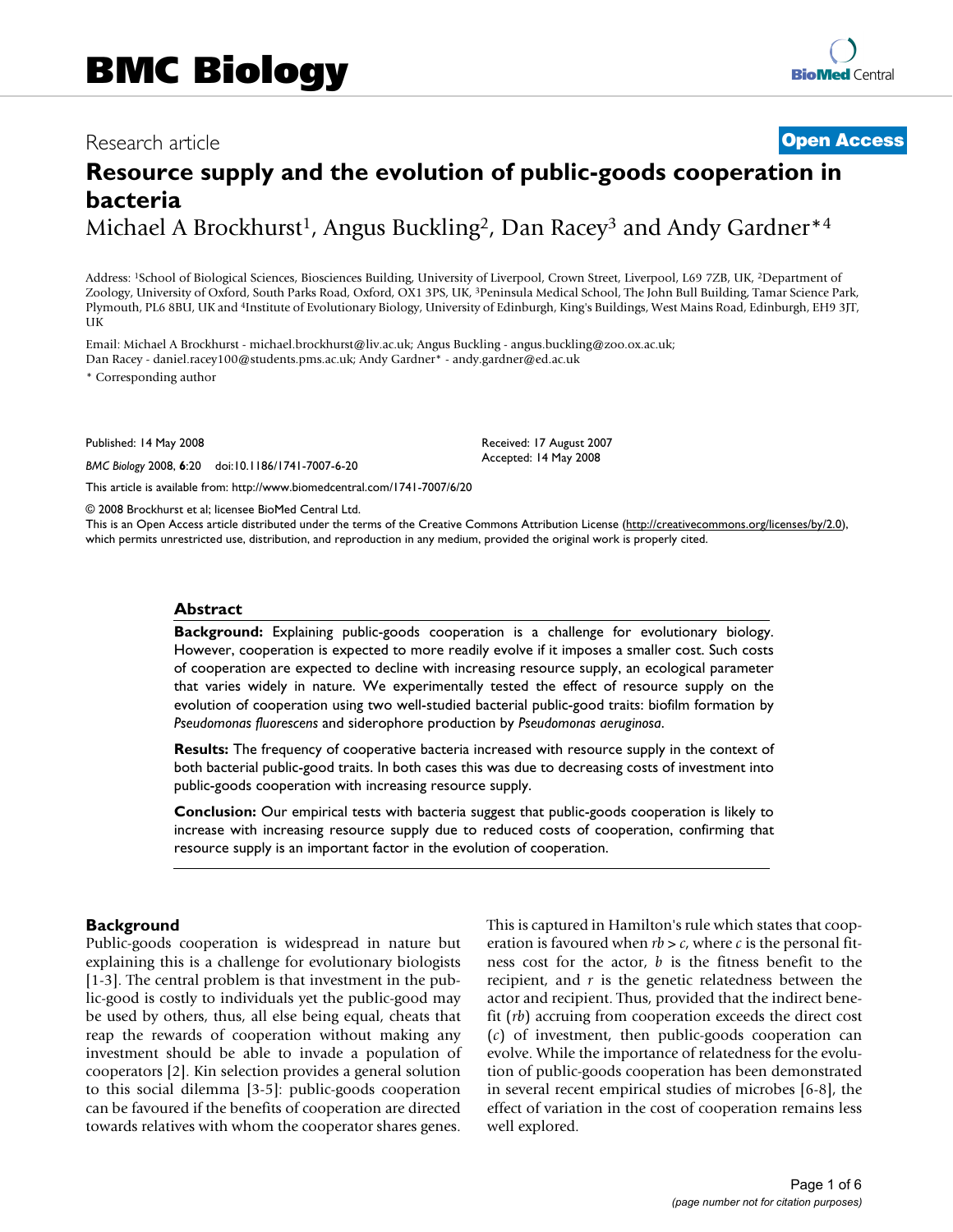Resource supply is an important ecological variable that varies widely in nature and is known to have important evolutionary consequences [9]. Furthermore, the availability of resources is likely to mediate the individual cost of investing resources into public-goods cooperation [10]. For example, because investment of resource into growth ultimately gives diminishing returns, then the cost of diverting resources away from growth and into cooperative public goods production will be higher when resources are scarce and lower when resources are not limiting. Put another way, high resource supply is likely to reduce the relative cost of cooperation. This leads to the following testable prediction for binary cooperative traits (i.e., where individuals either cooperate or cheat): the fitness of cooperators and by extension the frequency of cooperators within the population should increase with increasing resource supply.

We experimentally tested this prediction using two bacterial cooperative traits. First, we considered biofilm formation in *Pseudomonas fluorescens* [11-14]. When propagated in spatially heterogeneous microcosms (a static glass vial containing nutrient-rich medium), populations of the ancestral smooth (SM) *P. fluorescens* genotype rapidly diversify, generating a range of niche specialist genotypes by mutation that are maintained by negative frequency dependent selection [15]. The wrinkly-spreader (WS) morph is ecologically dominant [16,17], forming a biofilm at the air-broth interface through constitutive overproduction of cellulosic polymer [18]. While overexpression of cellulosic polymer is individually costly (as demonstrated by the reduced exponential growth rate of WS relative to SM [11,19]), its production provides a group benefit to WS because colonisation of the air-broth interface niche allows improved access to oxygen, a limiting resource [11]. Clonal WS biofilms have been found to be susceptible to rapid invasion by SM genotypes that arise by mutation from WS over the course of several days [11-14]. In this context SM are cheats, gaining the benefit of inhabiting the air-broth interface while making no contribution to the integrity of the biofilm, which is significantly weaker in the presence of cheating SM genotypes [11]. SM may also defect from the biofilm entirely, inhabiting the less productive broth phase of the microcosm [11,12]. Broth dwelling bacteria are asocial with respect to biofilm formation, and appear to pay a considerable cost in the presence of well-developed WS biofilms (present after 2–3 days growth in rich media) that restrict diffusion of oxygen into the broth causing cell death [11]. Previous work suggests that the evolutionary emergence of WS via adaptive radiation from SM may be resource limited, but the impact of resources on cooperation and cheating was not explicitly investigated [20]. Four independent WS genotypes were experimentally evolved for 16-days at a range of carbohydrate and amino acid resource concentrations under conditions known to promote biofilm formation [12]. After 16 days, samples were first taken from the broth phase of cultures and plated onto agar. This allowed us to identify the frequency of bacteria that inhabited the broth, and hence were asocial with relation to biofilm formation. The remainder of the culture was then homogenised, to break down the biofilm, and a further sample taken and plated onto agar. This allowed us to determine the frequency of cooperators (i.e., biofilm-forming WS) and cheats (i.e., biofilm dwelling SM).

Second, we carried out experiments on siderophore production by the pathogenic bacterium, *Pseudomonas aeruginosa* [21]. Siderophores are extracellular iron-scavenging molecules that are facultatively produced in response to iron limitation [22]. Like biofilm formation, siderophore production is vulnerable to invasion by non-producing cheats, because siderophore production is metabolically costly but provides a benefit to local conspecifics with appropriate receptors [6,7,23,24]. We competed wild-type *P. aeruginosa* (cooperators) with cheats that were unable to produce the primary siderophore, pyoverdine, under iron-limited conditions and a range of carbohydrate and amino acid resource concentrations. After three days the populations were homogenised and plated onto agar and the proportions of cooperators and cheats counted. Fitness of cooperators was then calculated relative to cheats.

## **Results and Discussion** *Biofilm cooperation*

Increasing resource supply increased total bacterial population density, demonstrating that the manipulated resources were indeed limiting and non-toxic (data not shown; founding genotype, *F*3,15 = 1.47, *P* = 0.2; log2(resource supply), *F*1,15 = 50.41, *P* < 0.0001). Crucially, biofilms formed under all treatments. To test whether selection for cooperation increased with increasing resource supply we calculated the proportion of biofilm-forming WS within each population (i.e., WS density/total density). Consistent with our predictions, the proportion of biofilm-forming WS increased with increasing resource supply (Figure 1; founding genotype,  $F_{3,15}$  = 1.01, *P* = 0.4;  $\log_2$ (resource supply),  $F_{1,15}$  = 24.26, *P* < 0.0001). This suggests that selection to cease cooperative investment into biofilm production (i.e., bacteria inhabiting the broth and SM cheats within the biofilm) decreased with increasing resource supply.

Our verbal argument suggested that the mechanism underlying this pattern is decreasing physiological costs of cooperation with increasing resource supply. We tested this by growing WS and SM under conditions that do not allow biofilm formation such that the WS phenotype is purely costly (i.e., shaken tubes). In support of our predictions, the growth rate of WS relative to SM increased with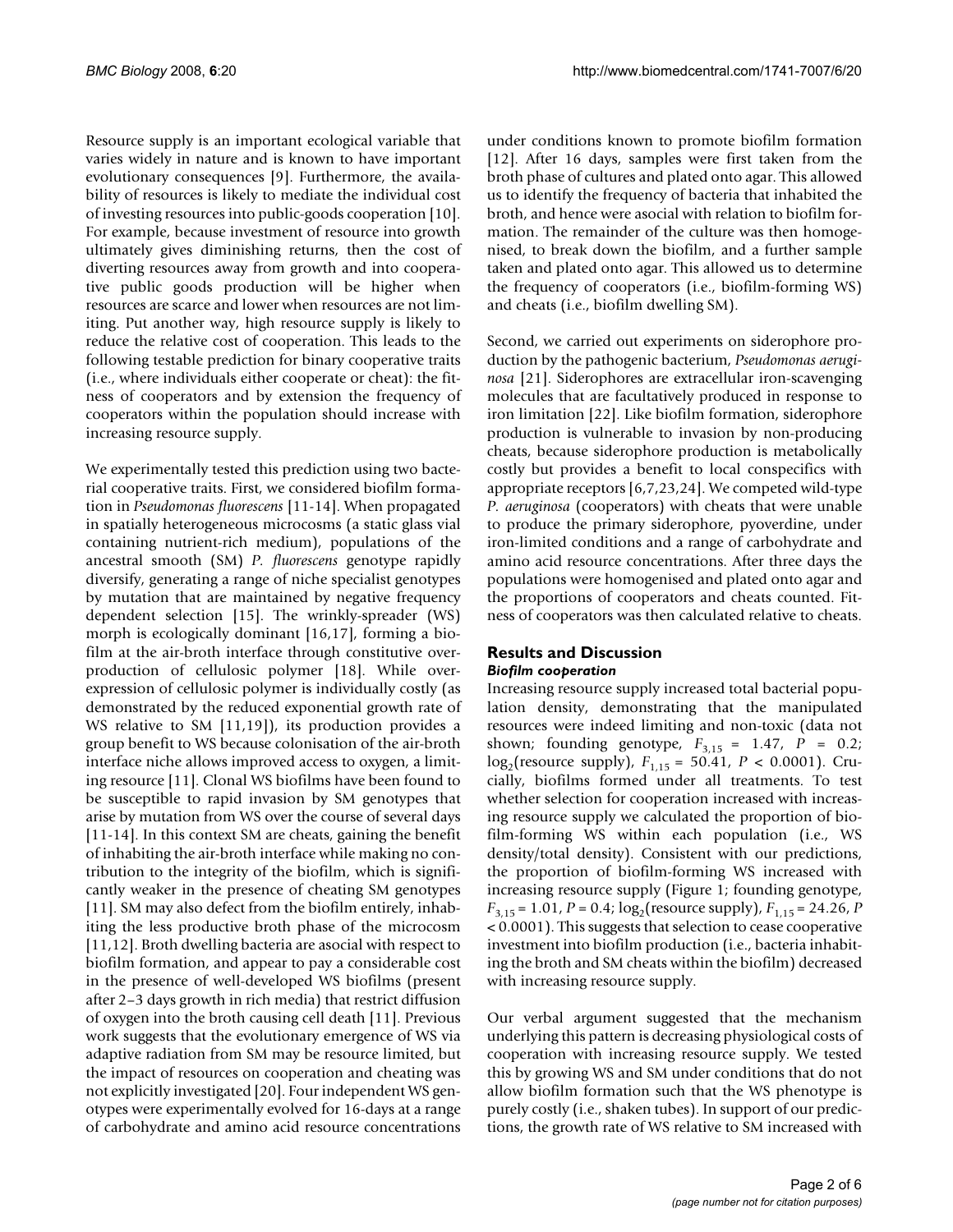

#### Figure 1

**Selection for cooperative biofilm formation increases with increasing resource supply**. Dots represent mean ± Standard Error (SE) proportion of biofilm dwelling WS (i.e., density WS/total density) on day 16 of the experiment. These data show that the proportion of cooperative WS increases with increasing resource supply.

increasing resource supply (Figure 2; WS genotype,  $F_{3,15}$  = 5.29, *P* = 0.01;  $log_2$ (resource supply),  $F_{1,15}$  = 51.94, *P* < 0.0001). This confirms that increasing resource supply did indeed reduce the cost of the cooperative WS phenotype.



#### Figure 2

**The cost of cooperation decreases with increasing resource supply**. Bars represent mean + SE fitness of WS relative to SM after 24 hours of competition in shaken microcosms where the WS phenotype is purely costly due to the prevention of biofilm formation. These data show that the fitness of the cooperative WS phenotype relative to the SM phenotype increases with increasing resource supply.

Resource supply may also affect the benefits of cooperation: variable benefits of biofilm dwelling across the resource supply gradient could have altered the strength of selection upon SM for inhabiting the biofilm relative to selection for leaving the biofilm entirely. As density increased with increasing resource supply, it is likely that competition for oxygen within the microcosm also increased. This is likely to increase selection for inhabiting the biofilm. In support of this, the proportion of the SM population inhabiting the biofilm as cheats compared to asocial broth dwelling (i.e., biofilm SM density/total SM density) increased linearly with resource supply (data not shown; founding genotype, *F*3,15 = 0.17, *P* = 0.9; log<sub>2</sub>(resource supply),  $F_{1,15}$  = 11.64, *P* = 0.004). However, opposing this, increasing resource supply reduced the physiological costs of cooperation (Figure 2), thus reducing the selective benefit of cheating relative to cooperating. These opposing selection pressures lead to the prediction of a unimodal relationship between resource supply and the proportion of cheating compared to cooperating within the biofilm. To test this we calculated the proportion of SM compared to WS within each biofilm (i.e., biofilm SM density/total biofilm density). In accordance with our verbal argument, the proportion of SM cheats peaked at intermediate resource supply (Figure 3; founding genotype,  $F_{3,14} = 2.27$ ,  $P = 0.125$ ; linear log2(resource supply), *F*1,14 = 20.37, *P* < 0.0001; quadratic log<sub>2</sub>(resource supply),  $F_{1,14} = 12.15$ ,  $P = 0.004$ ).



## Figure 3

**Selection for biofilm dwelling cheats peaks at intermediate resource supply**. Dots represent mean ± SE proportion of biofilm dwelling population with SM colony morphology (i.e., biofilm SM density/[biofilm SM density + WS density]). These data show that selection for biofilmdwelling SM, rather than SM *per se*, peaked at intermediate resource supply.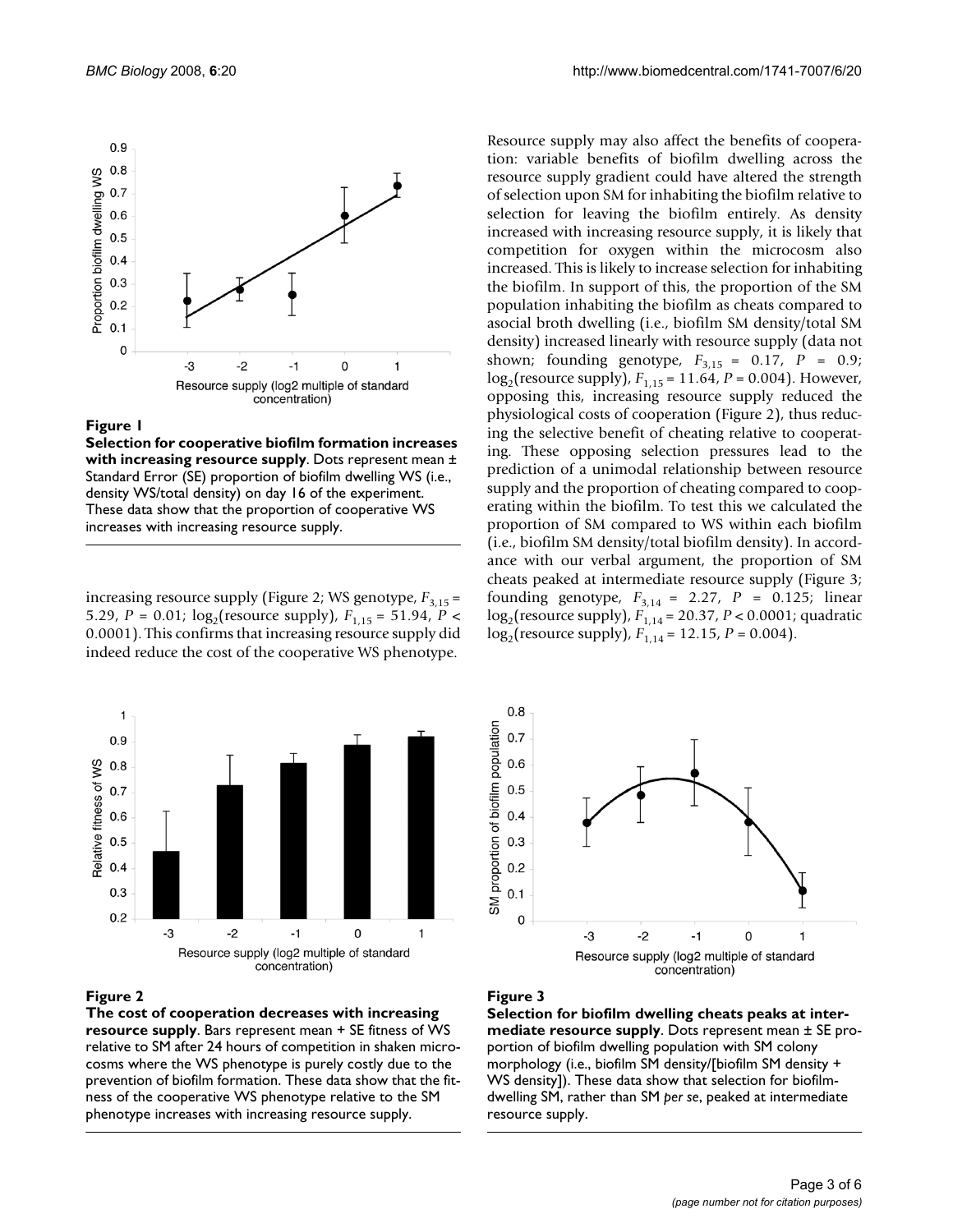## *Siderophore cooperation*

As hypothesised, the fitness of cooperators relative to cheats increased with resource supply (Figure 4;  $F_{1,10}$  = 18.74, *P* = 0.001). This confirms our prediction that selection for cooperation increases with increasing resource supply. It should be noted that the fitness of cooperators did not exceed that of cheats under any resource supply conditions. This is because our experiment involves local (i.e., within population) competition: previous studies with this system have shown that global (i.e., between populations) competition is required for cooperators to have a net fitness advantage over cheats [6]. Because the media ingredients that were manipulated may have contained additional iron it is possible that increasing resource supply may have inadvertently increased iron availability if any additional iron could not be sufficiently chelated by apotransferrin. This may have resulted in down-regulation of siderophore production under high resource supply such that cooperators might have been fitter under high resources because they produce less public good. To test this, we grew pure cultures of cheats and cooperators along the resource gradient. Whereas pure cooperator and mixed cultures increased in density with increasing resource supply  $(F_{1,10} = 15, 132,$  respectively; *P* < 0.01, in both cases) there was no effect of resource supply on cheat density  $(F_{1,10} = 1.69, P > 0.2)$ . This suggests that iron availability was not significantly altered across the resource supply gradient, and therefore that the cost of cooperation was indeed reduced through increased resource supply.



## Figure 4

**The cost of siderophore cooperation decreases with increasing resource supply**. Bars represent mean ± SE fitness of siderophore producers relative to non-producers after 24 hours of competition. These data show that the fitness of cooperative siderophore producers relative to nonproducing cheats increases with increasing resource supply.

## *Broader relevance*

We have tested the effect on cooperation of the supply of resources that are not acquired directly through publicgoods cooperation: a positive relationship was observed for two bacterial social traits. The crucial mechanism explaining the experimental results is simply that the cost of cooperation decreases with increasing resource supply. This arises because the benefit of investing resources into individual growth and reproduction is likely to show diminishing returns. Metabolic constraints (e.g., rateyield trade-offs [25]) would suggest that this assumption is frequently, if not always, correct.

Situations where public-goods cooperation is either not directly involved in resource acquisition, or supply of the limited resource targeted by social action is not strongly correlated with the supply of other essential resources, are likely to be common in nature. A relevant example is iron availability to bacterial pathogens within host organisms, the supply of which is often more restricted than that of other resources due to active sequestering by the host [26]. However, the relationship between cooperation and resource supply is unlikely to be monotonic if the manipulated resource is itself acquired through public-goods cooperation. For example, if the impact of oxygen availability on biofilm formation was investigated, it is likely that biofilm cooperation would be reduced at high oxygen supply rates because biofilms would not be necessary to obtain oxygen. Thus the net effect of resource supply is likely to depend upon the covariance of different types of resource, both those targeted by the public-good and those that provide raw materials for its production.

In summary, we have shown that the success of cooperation is crucially dependent on resource supply rate. Our experiments suggest that cooperation increases with increasing resource supply rate, due to decreasing costs of cooperation. These results along with observations from termite societies, where cooperative behaviours were highest in colonies with abundant food [10], highlight that the role for resource supply in mediating the costs and benefits of kin-selected traits may apply very generally indeed.

## **Conclusion**

We have shown, using empirical tests with bacteria, that public-goods cooperation increases with increasing resource supply due to reduced costs of cooperation, confirming that resource supply is an important factor in the evolution of cooperation.

## **Methods**

## *Isolating P. fluorescens WS genotypes*

Four replicate microcosms (30 mL glass universal containing 6 mL of King's B nutrient media) were inoculated with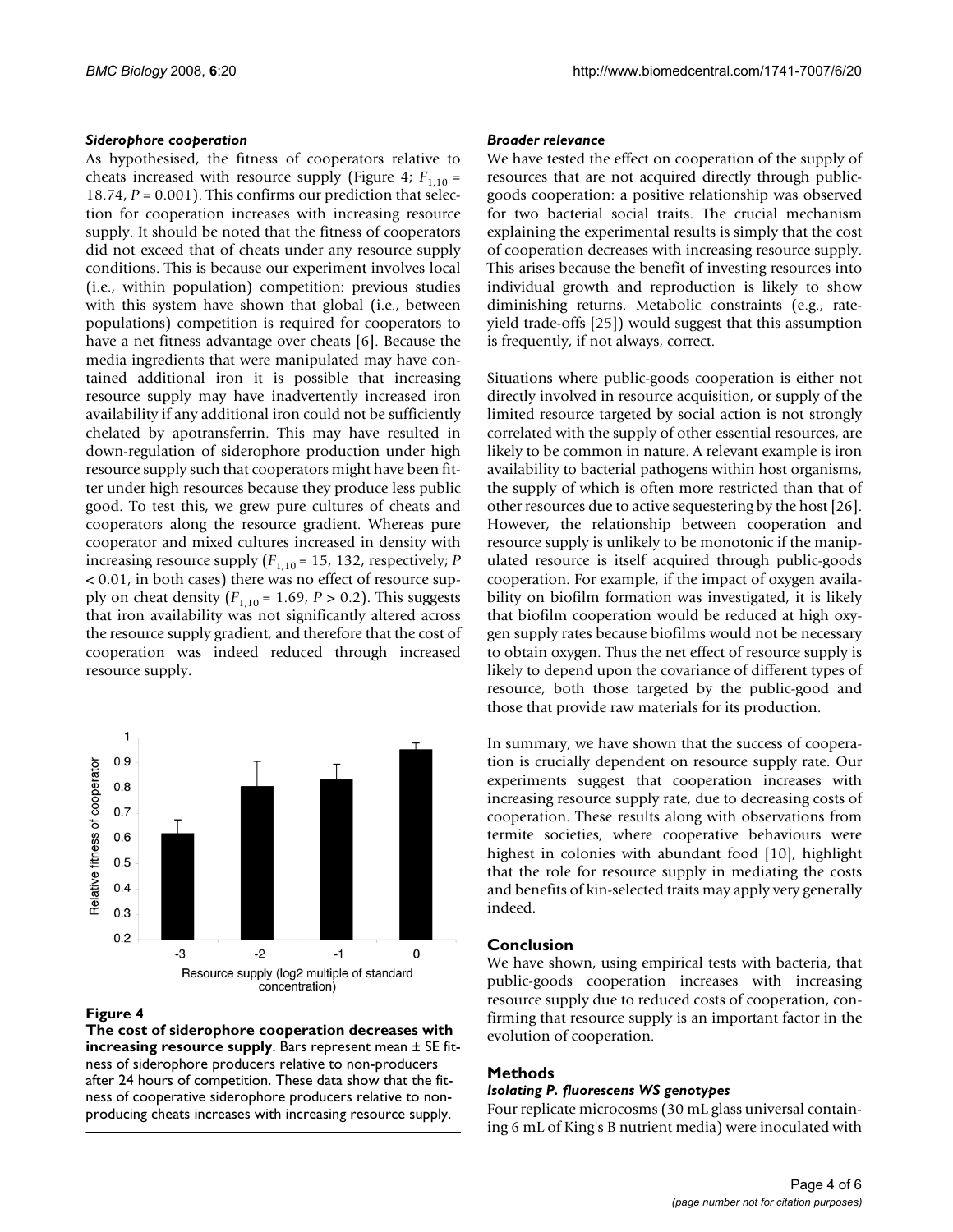*Pseudomonas fluorescens* SBW25 to a total of approximately 107 cells. These were statically incubated for 6 days at 28°C, after which time all populations were vortexed and an aliquot diluted and plated onto KB agar. A single wrinkly-spreader colony was then isolated from each population for further study and stored at -80°C in 20% glycerol.

## *Resource supply selection experiment*

Populations were initiated with 107 cells of one of the isolated WS genotypes grown for 18 h under shaken conditions. These were then propagated under one of the following resource supply regimes: 0.125×, 0.25×, 0.5×, 1× and 2× standard KB, generated by serial dilution of KB medium into M-9 salt solution. These resource supply rates were selected following pilot studies to ascertain that, under all levels of resource supply, biofilm formation was possible and media was non-toxic. 6 uL of each culture was transferred to a fresh microcosm every 4 days over a 16-day period. After 16 days the broth phase of each population was sampled, then populations were homogenised and sampled. Samples were then plated onto agar and the frequencies of WS and SM colonies counted.

## *Biofilm fitness assays*

WS genotypes and the SM ancestor were grown in KB for 18 hours in shaken conditions to attain the same physiological state. A microcosm at each resource supply level was inoculated with 107 cells of a 50:50 mixture of one of the WS genotypes and the SM ancestor. Mixtures were plated onto KB agar to determine WS and SM densities. Microcosms were then incubated for 24 hours under shaken conditions, and plated onto KB agar to determine WS and SM densities. The fitness of WS relative to SM was then calculated.

#### *Siderophore fitness assays*

We inoculated approximately 10<sup>6</sup> cells of overnight cultures of PA01, a pyoverdin-negative mutant, PA6609, or 1:1 mixtures of the two into wells of 96-well microtitre plates containing 150 ul of media. Four resource supply rates were used: M9 salts containing 2.5, 1.25, 0.625 & 0.3125 g of Casamino acids (sigma). All media were supplemented with 100 mg/ml human apo-transferrin and 20 mM NAHCO<sub>3</sub> to chelate iron. Three replicates were established for each strain-resource supply combination. Cultures were propagated for 72 h in a 37°C static incubator. At the start and end of the experiment, cultures were pleated onto KB agar and the frequency of cooperators (green colonies) and cheats (white colonies) elucidated, and relative fitness calculated. Final densities were estimated from optical densities (OD<sup>600</sup>).

#### *Statistical analysis*

All proportion data were arcsin-square-root transformed, density data were  $log_{10}$  transformed and relative fitness data were cubed prior to analysis to conform with GLM assumptions of homogeneity of variance and normality of residuals. Data were then analysed in GLMs fitting founding genotype as a random factor and  $log<sub>2</sub>$  multiple of standard resource concentration as a linear (and in certain cases quadratic) covariate. Relative fitness (*W*) of cooperators was calculated from the ratio of the estimated Malthusian parameters (*m*) of the cooperators:cheats, *m* =  $\ln\left(N_{\rm f}/N_0\right)$ , where  $N_0$  is the starting density and  $N_{\rm f}$ the final density. For the siderophore experiment resource supply was fitted as a covariate in a GLM.

## **Authors' contributions**

Original concept and development of hypotheses MAB, AB, AG. Biofilm experiments MAB. Siderophore experiments AB, DR. Statistical analysis MAB, AB. Drafting of manuscript MAB, AB, AG.

## **Acknowledgements**

We are grateful to Craig MacLean for discussions and sharing unpublished data. The comments of three anonymous reviewers and the editorial team greatly improved the manuscript. This work was funded by the Wellcome Trust VIP scheme (administered by the University of Liverpool Research Development Fund), the Leverhulme Trust and the Royal Society. Both AB and AG are supported by Royal Society University Research Fellowships. Bacterial strains were kindly provided by J-M. Meyer (*P. aeruginosa*) and P. Rainey (*P. fluorescens*).

#### **References**

- 1. Maynard Smith J, Szathmary E: **[Major transitions in evolution.](http://www.ncbi.nlm.nih.gov/entrez/query.fcgi?cmd=Retrieve&db=PubMed&dopt=Abstract&list_uids=7739379)** Oxford: Oxford University Press; 1995.
- 2. Frank SA: **Foundations of social evolution.** Princeton: Princeton University Press; 1998.
- 3. Hamilton WD: **Narrow Roads of Gene Land: The Collected Papers of W.D.Hamilton: Evolution of Social Behaviour Vol 1.** *Volume 1*. New York: W. H. Freeman; 1996.
- 4. Hamilton WD: **[The genetical evolution of social behaviour I.](http://www.ncbi.nlm.nih.gov/entrez/query.fcgi?cmd=Retrieve&db=PubMed&dopt=Abstract&list_uids=5875341)** *J Theor Biol* 1964, **7:**1-16.
- 5. Hamilton WD: **[The genetical evolution of social behaviour II.](http://www.ncbi.nlm.nih.gov/entrez/query.fcgi?cmd=Retrieve&db=PubMed&dopt=Abstract&list_uids=5875340)** *J Theor Biol* 1964, **7:**17-52.
- 6. Griffin AS, West SA, Buckling A: **[Cooperation and competition in](http://www.ncbi.nlm.nih.gov/entrez/query.fcgi?cmd=Retrieve&db=PubMed&dopt=Abstract&list_uids=15329720) [pathogenic bacteria.](http://www.ncbi.nlm.nih.gov/entrez/query.fcgi?cmd=Retrieve&db=PubMed&dopt=Abstract&list_uids=15329720)** *Nature* 2004, **430(7003):**1024-1027.
- 7. Harrison F, Buckling A: **[High relatedness selects against hyper](http://www.ncbi.nlm.nih.gov/entrez/query.fcgi?cmd=Retrieve&db=PubMed&dopt=Abstract&list_uids=17374597)[mutability in bacterial metapopulations.](http://www.ncbi.nlm.nih.gov/entrez/query.fcgi?cmd=Retrieve&db=PubMed&dopt=Abstract&list_uids=17374597)** *Proc R Soc B* 2007, **274(1615):**1341-1347.
- 8. Gilbert OM, Foster KR, Mehdiabadi NJ, Strassmann JE, Queller DC: **[High relatedness maintains multicellular cooperation in a](http://www.ncbi.nlm.nih.gov/entrez/query.fcgi?cmd=Retrieve&db=PubMed&dopt=Abstract&list_uids=17496139) [social amoeba by controlling cheater mutants.](http://www.ncbi.nlm.nih.gov/entrez/query.fcgi?cmd=Retrieve&db=PubMed&dopt=Abstract&list_uids=17496139)** *Proc Natl Acad Sci USA* 2007, **104(21):**8913-8917.
- 9. Hall AR, Colegrave N: **[How does resource supply affect evolu](http://www.ncbi.nlm.nih.gov/entrez/query.fcgi?cmd=Retrieve&db=PubMed&dopt=Abstract&list_uids=17015335)[tionary diversification?](http://www.ncbi.nlm.nih.gov/entrez/query.fcgi?cmd=Retrieve&db=PubMed&dopt=Abstract&list_uids=17015335)** *Proc R Soc B* 2006, **274:**73-78.
- 10. Korb J: **[Limited food induces nepotism in drywood termites.](http://www.ncbi.nlm.nih.gov/entrez/query.fcgi?cmd=Retrieve&db=PubMed&dopt=Abstract&list_uids=17148404)** *Biol Lett* 2006, **2(3):**364-366.
- 11. Rainey PB, Rainey K: **[Evolution of cooperation and conflict in](http://www.ncbi.nlm.nih.gov/entrez/query.fcgi?cmd=Retrieve&db=PubMed&dopt=Abstract&list_uids=12955142) [experimental bacterial populations.](http://www.ncbi.nlm.nih.gov/entrez/query.fcgi?cmd=Retrieve&db=PubMed&dopt=Abstract&list_uids=12955142)** *Nature* 2003, **425:**72-74.
- 12. Brockhurst MA, Buckling A, Gardner A: **[Cooperation peaks at](http://www.ncbi.nlm.nih.gov/entrez/query.fcgi?cmd=Retrieve&db=PubMed&dopt=Abstract&list_uids=17379522) [intermediate disturbance.](http://www.ncbi.nlm.nih.gov/entrez/query.fcgi?cmd=Retrieve&db=PubMed&dopt=Abstract&list_uids=17379522)** *Curr Biol* 2007, **17:**761-765.
- 13. Brockhurst MA, Hochberg ME, Bell T, Buckling A: **[Character dis](http://www.ncbi.nlm.nih.gov/entrez/query.fcgi?cmd=Retrieve&db=PubMed&dopt=Abstract&list_uids=17055982)[placement promotes cooperation in bacterial biofilms.](http://www.ncbi.nlm.nih.gov/entrez/query.fcgi?cmd=Retrieve&db=PubMed&dopt=Abstract&list_uids=17055982)** *Curr Biol* 2006, **16:**2030-2034.
- 14. Brockhurst MA: **[Population bottlenecks promote cooperation](http://www.ncbi.nlm.nih.gov/entrez/query.fcgi?cmd=Retrieve&db=PubMed&dopt=Abstract&list_uids=17653261) [in bacterial biofilms.](http://www.ncbi.nlm.nih.gov/entrez/query.fcgi?cmd=Retrieve&db=PubMed&dopt=Abstract&list_uids=17653261)** *PLoS ONE* 2007:e634.